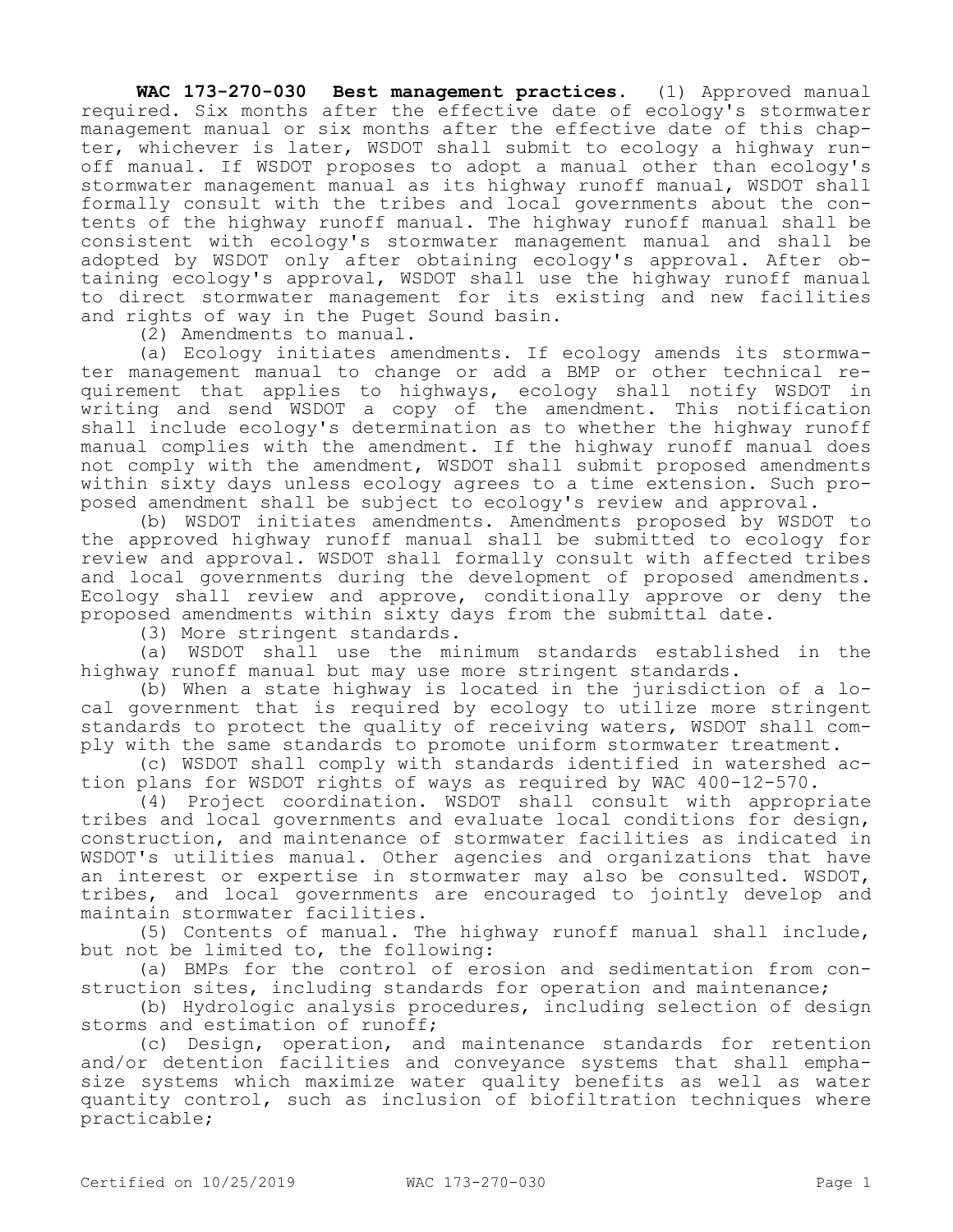(d) BMPs for the control of pests, excluding weed control which shall be addressed in the vegetation management program described in WAC 173-270-040;

(e) BMPs for the selection and use of deicing chemicals and traction grit which, as a minimum, shall consist of the following: (i) Traction grit particles should be as large as suitable for application on highways for traction purposes because large particles are less readily transported into waters of the state; (ii) selection and use of deicing chemicals shall include consideration of potential effects on water quality and the beneficial uses of potentially affected waters; (iii) stockpiles containing deicing chemicals shall be investigated for existing and potential water quality problems; and (iv) stockpiles that have an identified problem shall be covered, curbed, diked, placed on an impervious surface, and/or located so runoff can not carry dissolved chemicals into waters of the state; and

(f) BMPs for waste disposal from highway runoff system maintenance.

(6) Experimental BMPs.

(a) WSDOT request. WSDOT may request in writing that ecology approve the use of an experimental BMP for one or several sites. The request shall include, but need not be limited to, a description of: (i) The experimental BMP; (ii) why the experimental BMP is being requested; (iii) why the BMPs in the highway runoff manual are not appropriate; (iv) applicable construction techniques; (v) the site or sites at which use of the experimental BMP is proposed; (vi) the characteristics of the site or sites; (vii) design criteria for the experimental BMP; (viii) maintenance procedures; (ix) cost estimates; (x) monitoring procedures; (xi) the time needed for monitoring; (xii) the anticipated results; (xiii) if appropriate, an approved BMP that could be used if the experimental BMP fails; and (xiv) consultation with interested and affected parties including tribes, local governments, and contiguous property owners.

(b) Ecology review and approval. After reviewing WSDOT's request, ecology may approve, conditionally approve, or deny the use of the experimental BMP for specific sites. Any approval shall be for a period of time not to exceed four years unless ecology determines, upon request and justification by WSDOT, that unusual circumstances justify a longer time period.

(c) Evaluation criteria. In evaluating an experimental BMP, ecology shall consider factors it deems appropriate, including, but not limited to: The experimental BMP's effectiveness in protecting water quality and beneficial uses; its reliability, cost, ease of construction; and maintenance requirements.

(d) BMP status. Before ecology's authorization for WSDOT's use of the experimental BMP expires, WSDOT shall consult with affected tribes, local governments, or property owners. WSDOT shall document the results of the experimental BMP and shall determine whether to request amendment of the highway runoff manual to include the experimental BMP as an approved BMP. Before ecology's authorization expires, WSDOT shall either request an amendment to the highway runoff manual under subsection (2)(b) of this section or inform ecology in writing that it is not proposing to amend the highway runoff manual to include the BMP. Based upon the predicted results in the original request, monitoring data and other information relevant to WSDOT's request, ecology shall determine whether an experimental BMP that is not proposed to be included in the highway runoff manual shall be replaced with an approved BMP.